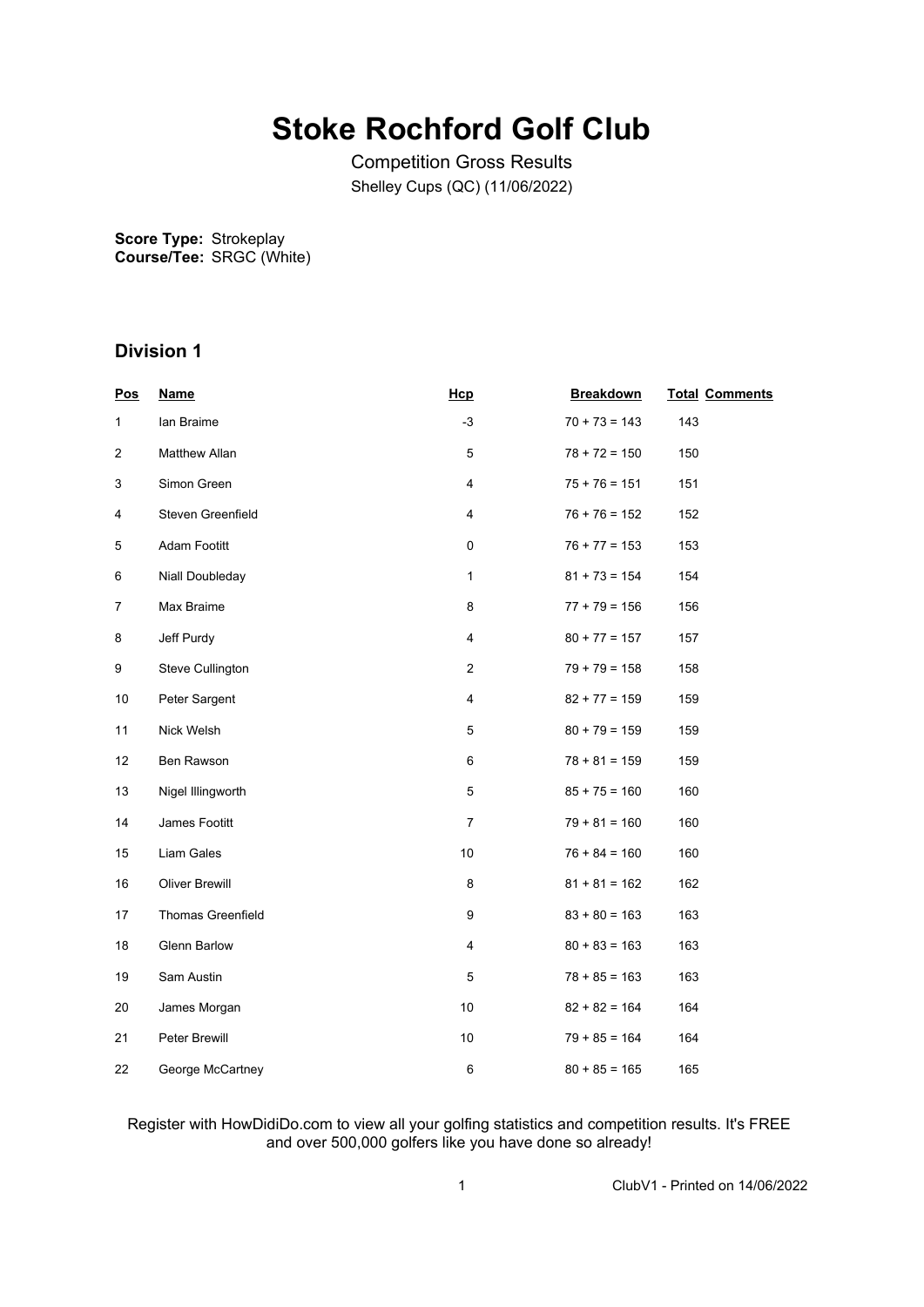## **Division 1**

| <b>Pos</b> | <b>Name</b>        | Hcp  | <b>Breakdown</b> | <b>Total Comments</b> |
|------------|--------------------|------|------------------|-----------------------|
| 23         | lan Thomas         | 12   | $84 + 82 = 166$  | 166                   |
| 24         | Harry Gibbons      | 4    | $80 + 87 = 167$  | 167                   |
| 25         | Robert Clifton     | 6    | $89 + 79 = 168$  | 168                   |
| 26         | David Simpson      | 7    | $84 + 84 = 168$  | 168                   |
| 27         | Mark Hunsley       | 9    | $85 + 84 = 169$  | 169                   |
| 28         | Martin Harvey      | 7    | $85 + 84 = 169$  | 169                   |
| 29         | Robert Griffin     | 8    | $84 + 85 = 169$  | 169                   |
| 30         | Harrison Stannard  | 6    | $83 + 86 = 169$  | 169                   |
| 31         | Paul Knapp         | 5    | $83 + 86 = 169$  | 169                   |
| 32         | Keith Helstrip     | 8    | $89 + 82 = 171$  | 171                   |
| 33         | Roger Rawson       | 6    | $82 + 89 = 171$  | 171                   |
| 34         | Don Pennycook      | 8    | $84 + 88 = 172$  | 172                   |
| 35         | Neil Tee-Boon      | 9    | $84 + 91 = 175$  | 175                   |
| 36         | Simon Mulvey       | 10   | $83 + 92 = 175$  | 175                   |
| 37         | Robert Gibbons     | 9    | $84 + 92 = 176$  | 176                   |
| 38         | Eddie Oswin        | 11   | $89 + 88 = 177$  | 177                   |
| 39         | <b>Eddie Plant</b> | $10$ | $88 + 89 = 177$  | 177                   |
| 40         | Carl Manton        | 13   | $89 + 90 = 179$  | 179                   |
| 41         | Robert Holland     | 14   | $88 + 91 = 179$  | 179                   |
| 42         | Stephen McEwan     | 12   | $88 + 93 = 181$  | 181                   |
| 43         | David Bostock      | 15   | $87 + 95 = 182$  | 182                   |
| 44         | Jake Gibbons       | 15   | $95 + 90 = 185$  | 185                   |
| 45         | Tom Rawson         | 10   | $91 + 94 = 185$  | 185                   |
| 46         | James Bates        | 14   | $94 + 93 = 187$  | 187                   |
| 47         | William Yarham     | 10   | $99 + 89 = 188$  | 188                   |

#### Register with HowDidiDo.com to view all your golfing statistics and competition results. It's FREE and over 500,000 golfers like you have done so already!